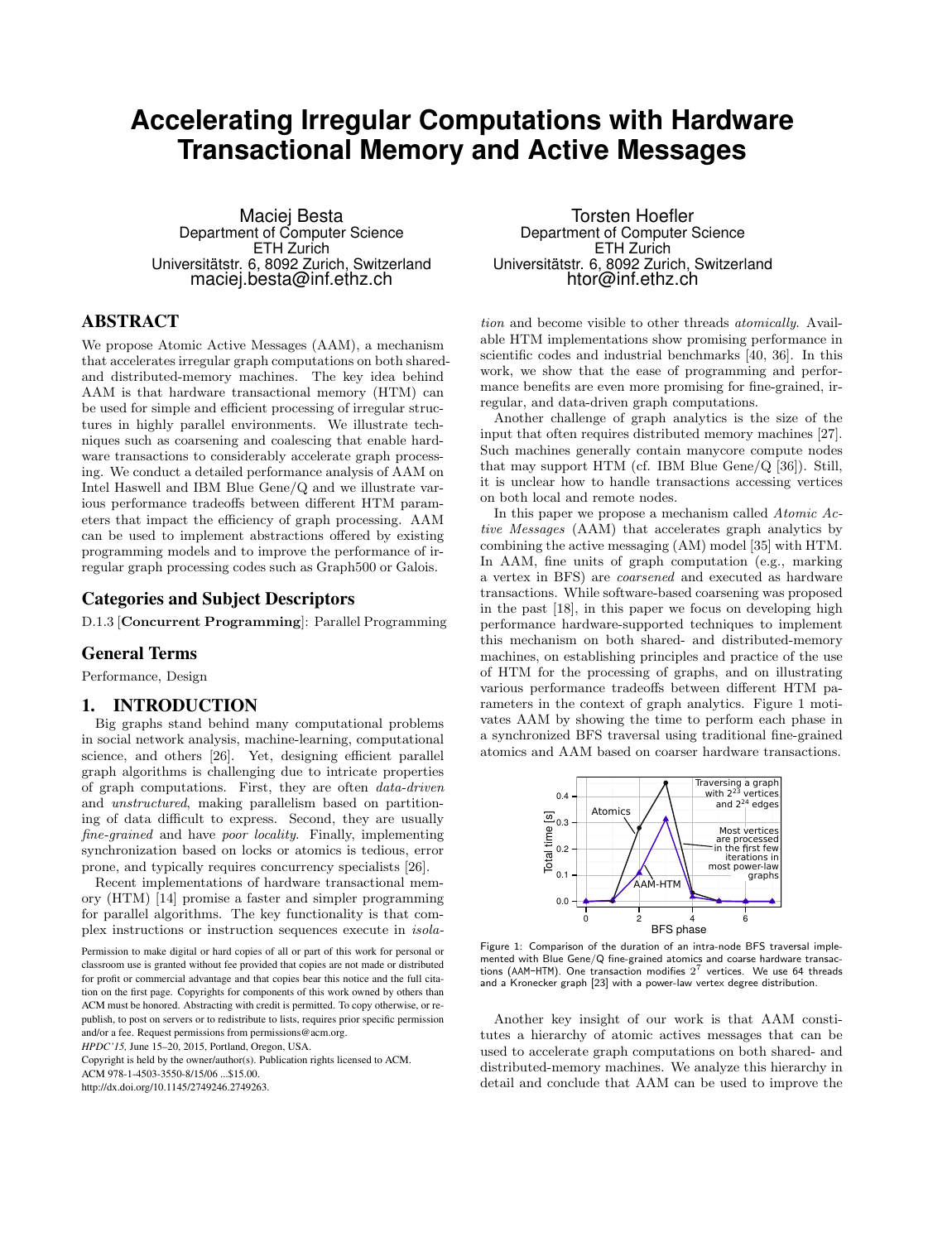performance of generic graph analytics tools such as Galois or Graph500. The key contributions of our work are:

- We design the generic AAM mechanism that uses state-ofthe-art HTM implementations to accelerate both sharedand distributed-memory graph computations.
- We establish the principles and practice of the use of HTM for graph computations. Specifically, we develop protocols for spawning remote/distributed hardware transactions.
- We introduce a performance model and we conduct a detailed performance analysis of AAM based on Intel Haswell HTM [40] and IBM Blue Gene/Q HTM [36] to illustrate various performance tradeoffs between different HTM parameters in the context of graph analytics. Specifically, we find optimum transaction sizes for x86 and PowerPC machines that accelerate Graph500 [30] BFS code by >100%.
- We show that AAM accelerates the processing of various synthetic and real-world graphs.

# 2. BACKGROUND

We now describe active messages, atomics, transactional memory, and how they are used in graph computations.

# 2.1 Active Messages

In the active messaging (AM) model [35] processes exchange messages that carry: the address of a user-level handler function, handler parameters, and optional payload. When a message arrives, the parameters and the payload are extracted from the network and the related handler runs at the receiver [38]. Thus, AMs are conceptually similar to lightweight Remote Procedure Calls (RPCs).

Active messages are often used to implement low-level performance-centric libraries that serve as a basis for developing higher-level libraries and runtime systems. Example libraries are Myrinet Express (MX), IBM's Deep Computing Messaging Framework (DCMF) for BlueGene/P, IBM's Parallel Active Message Interface (PAMI) for BlueGene/Q, GASNet  $[2]$ , and  $AM++$   $[38]$ .

#### 2.2 Active Messages in Graph Computations

A challenging part of designing a distributed graph algorithm is managing its data flow. One way is to use a distributed data structure (e.g., a distributed queue) that spans all of its intra-node instances. Such structures are often hard to construct and debug [8]. A BFS algorithm that uses a distributed queue is presented in Listing 1.

```
if (source is local) Q.push(source);
while (!Q.empty()) {\n    for (Vertex v : Q)}if (v.visited == false)v. v isited = true;for ( Vertex w : v . neighbors () ) { Q . add ( w ) ; } } }
```


Another approach uses active messages to express the data flow of the program dynamically. When a process schedules computation for a vertex, it first checks whether it is the owner of this vertex. If yes, it performs the computation. Otherwise, the computation is sent in an active message to a different node for processing in a remote handler [39]. Thus, no distributed data structures have to be used. We illustrate BFS using this approach in Listing 2.

| <b>struct</b> bfs_AM_handler {                                                   |  |  |  |
|----------------------------------------------------------------------------------|--|--|--|
| <b>bool</b> operator()(const pair <vertex, <math="">int &gt;&amp; x) {</vertex,> |  |  |  |
| if $(x.\,second \leq x.\,first.\,distance)$ {                                    |  |  |  |
| $x. first. distance = x. second:$                                                |  |  |  |
| send_active_message(x.first, x.second + 1); $\}$ };                              |  |  |  |

Listing 2: Distributed BFS using active messages [39] (§ 2.2)

# 2.3 Atomic Operations

Atomic operations appear to the rest of the system as if they occur instantaneously. Atomics are used in lock-free graph computations to perform fine-grained updates [11, 30]. Yet, they are limited to a single word and thus require complex protocols for protecting operations involving multiple words. We now present relevant atomics:

Accumulate(\*target, arg, op) (ACC): it applies an operation op (e.g., sum) to \*target using an argument arg.

Fetch-and-Op(\*target, arg, op) (FAO): similar to Accumulate but it also returns the previous value of \*target.

Compare-and-Swap(\*target, compare, value, \*result) (CAS): if

\*target  $==$  compare then value is written into \*target and the function sets \*result to true, otherwise it does not change \*target and sets \*result to false.

# 2.4 Transactional Memory

Transactional Memory (TM) [14] is a technique in which portions of code (transactions) are executed in isolation and their memory effects become visible atomically. Thus, such code portions are linearizable and easy to reason about. The underlying TM mechanism records all modifications to specific memory locations and commits them atomically. It also detects dependencies between transactions accessing the same memory locations and solves potential *conflicts* between such accesses by rolling back any changes to the data. TM can be based on software emulation [34] (software TM; STM) or native hardware support [14] (HTM).

Several vendors introduced HTM implementations: IBM, Sun, and Azul added HTM to Blue Gene/Q (BG/Q) machines [36], the Rock processor [6], and the Vega CPUs [5], respectively. Intel implemented two HTM instruction sets in the Haswell processor: Hardware Lock Elision (HLE) and Restricted Transactional Memory (RTM) that together constitute Transactional Synchronization Extensions (TSX) [40]. HLE allows for fast and simple porting of legacy lock-based code into code that uses TM. RTM enables programmers to define transactional regions in a more flexible manner than that possible with HLE [40].

There are few existing studies on STM in graph computations [16]. Using HTM in graph processing has been largely unaddressed and only a few initial works exist [7, 37].

# 3. ATOMIC ACTIVE MESSAGES

Atomic Active Messages (AAM) is a mechanism motivated by recent advances in deploying transactional memory in hardware. An atomic active message is a message that, upon its arrival, executes a user-specified handler called an operator. A spawner is a process (or a thread within this process, depending on the context) that issues atomic active messages. An activity is the computation that takes place as a result of executing an operator. Activities run speculatively, isolated from one another, and they either commit atomically or do not commit at all. We distinguish between operators and the activities to keep our discussion generic.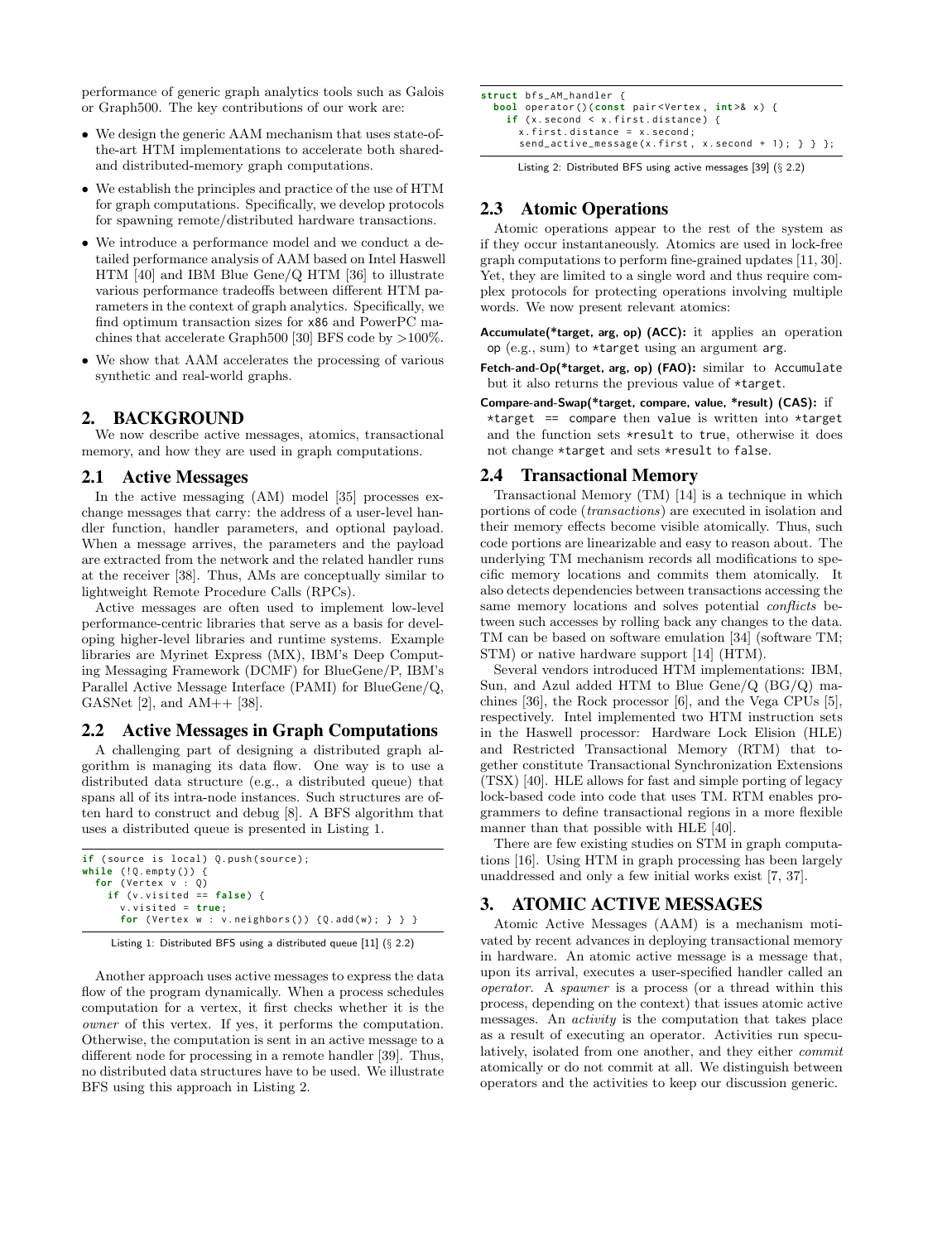To use AAM, the developer specifies the operator code that modifies elements (vertices or edges) of the graph. We use single-element operators for easy and intuitive programming of graph algorithms. Still, multiple-element coarse operators can be specified by experienced users. The developer also determines the structure of a vertex or an edge and defines the failure handler, an additional piece of code executed in certain types of algorithms (explained in § 3.2).

Our runtime system executes algorithms by exchanging messages, spawning activities to run the operator code, running failure handlers, and optimizing the execution. An activity can be coarse: it may execute several operators atomically. Note that operators are (optionally) coarsened by the developer while activities are coarsened by the runtime.

The implementation determines how activities are isolated from one another. An activity can execute as a critical section guarded by locks, or (if it modifies one element) as an atomic operation (e.g., CAS in BFS). However, we argue that in many cases running activities as hardware transactions provides the highest speedup; we support this claim with a detailed performance study in Sections 5 and 6.

## 3.1 Definitions and Notation

Assume there are N processes  $p_1, ..., p_N$  in the system. A process  $p_i$  runs on a compute node  $n_i, 1 \geq i \geq N$  and it may contain up to  $T$  threads. Then, we model the analyzed graph G as a tuple  $(V, E)$ ; V is a set of vertices and  $E \subseteq V \times V$  is a set of edges between vertices. Without loss of generality we assume that G is partitioned and distributed using a onedimensional scheme [4]: V is divided into N subsets  $V_i$  and every  $V_i \subseteq V$  is stored on node  $n_i$ . We call process  $p_i$  the *owner* of every vertex  $v \in V_i$  and every edge  $(v, w)$  such that  $v \in V_i, w \in V$ . We denote the average degree in G as  $\overline{d}$ .

# 3.2 Types of Atomic Active Messages

AAM accelerates graph computations that run on a single  $(N = 1)$  or multiple  $(N > 1)$  nodes. If  $N = 1$  then messages only spawn intra-node activities. If  $N > 1$  then a message may also be sent over the network to execute a remote activity. Now, we identify two further key criteria of categorizing messages: direction of data flow and activity commits. They enable four types of messages; each type improves the performance of different graph algorithms.

#### *3.2.1 Direction of Data Flow*

This criteria determines if an activity has to communicate some data back to its spawner. In some graph algorithms the data flow is unidirectional and messages are Fire-and-Forget (FF): they start activities that do not return any data. Other algorithms require the activity to return some data to the spawner to run a failure handler. We name a message that executes such an activity a Fire-and-Return (FR) message (the flow of data is bidirectional).

### *3.2.2 Activity Commits*

In some graph algorithms messages belong to the type Always-Succeed (AS): they spawn activities that have to successfully commit, even if it requires multiple rollbacks or serialized execution. An example such algorithm is PageRank [3] where each vertex v has a parameter rank that is augmented with the normalized ranks of  $v$ 's neighbors. Now, if we implement activities with transactions, then such transactions may conflict while concurrently updating the rank of the same vertex  $v$ , but finally each of them has to succeed to add its normalized rank. The other type are May-Fail (MF) messages that spawn activities that may also fail ultimately and not re-execute after a rollback. An example is BFS in which two activities, which concurrently change the distance of the same vertex, conflict and only one of them succeeds. Note that we distinguish between rollbacks of activities at the algorithm level, and aborts of transactions due to cache eviction, context switches, and other reasons caused by hardware/OS. In the latter case the transaction is reexecuted by the runtime to ensure correctness.

Our criteria entail four message types: FF&AS, FF&MF, FR&AS, FR&MF. We now show examples on how each of these types can be used to program graph algorithms.

#### 3.3 Example Case Studies

In AAM, a single graph algorithm uses only one type of atomic active messages. This type determines the form of the related operator and the existence of the failure handler. Here, we focus on the operator as the most complex part of graph algorithms. We show C-like code to implement the operator in isolation. Our implementation utilizes system annotations to mark atomic regions in C. We present the code of four single-element operators (one per message type); more examples can be found in the technical report<sup>1</sup> . When necessary, we discuss the failure handlers. We describe multiple-element operators at the end of this section.

#### *3.3.1 PageRank (FF & AS)*

PageRank (PR) [3] is an iterative algorithm that calculates the *rank* of each vertex  $v \in V$ :  $rank(v) = \frac{1-d}{|V|} +$  $\sum_{w \in n(v)} (d \cdot \frac{rank(w)}{out\_deg(w)})$ .  $n(v)$  is the set of v's neighbors, d is the *dump factor* [3] and *out\_deg(w)* is the number of links leaving w. Depending on the operator design, PR may be either vertex-centric and edge-centric.

The pseudocode of the vertex-centric variant is presented in Listing 3. The operator increases the ranks of  $v$ 's neighbors with a factor  $d \cdot \frac{rank(v)}{out\_deg(v)}$ . It also adds  $\frac{1-d}{|V|}$  to  $rank(v)$ . The copies of stale ranks from a previous iteration are kept and used for calculating new ranks. Assuming that each vertex  $v$  is processed by one activity, this PR variant uses AS messages: each activity has to successfully add the factors to the ranks of respective vertices (which may require serialization). Data flow is unidirectional (messages are FF) because activities do not have to communicate any results back to their spawners. Thus, the operator returns void.

| <b>void</b> Operator(Vertex v) {                            |  |
|-------------------------------------------------------------|--|
| $v.$ rank $+=$ (1 - d) / vertices nr:                       |  |
| for(int $i = 0$ ; $i \lt v$ neighbors length; $i^{++}$ ) {  |  |
| v.neighbors[i].rank $+=$ d $*$ v.old_rank/v.out_deg; $\}$ } |  |

Listing 3: The operator in the vertex-centric PageRank variant (§ 3.3.1)

There exist other PR variants. Specifically, one can analyze incoming edges to dispose of conflicts. We will later (Section 6) show that a careful AAM design outperforms such approaches used in various codes such as PBGL.

## *3.3.2 Breadth First Search (FF & MF)*

Breadth First Search (BFS) uses FF & MF messages. Spawners do not have to wait for any results, but some activities may fail when concurrently updating vertices using different distance values. Such a conflict is solved at the

 $^{\rm 1}$ http://spcl.inf.ethz.ch/Research/Parallel\_Programming/AAM/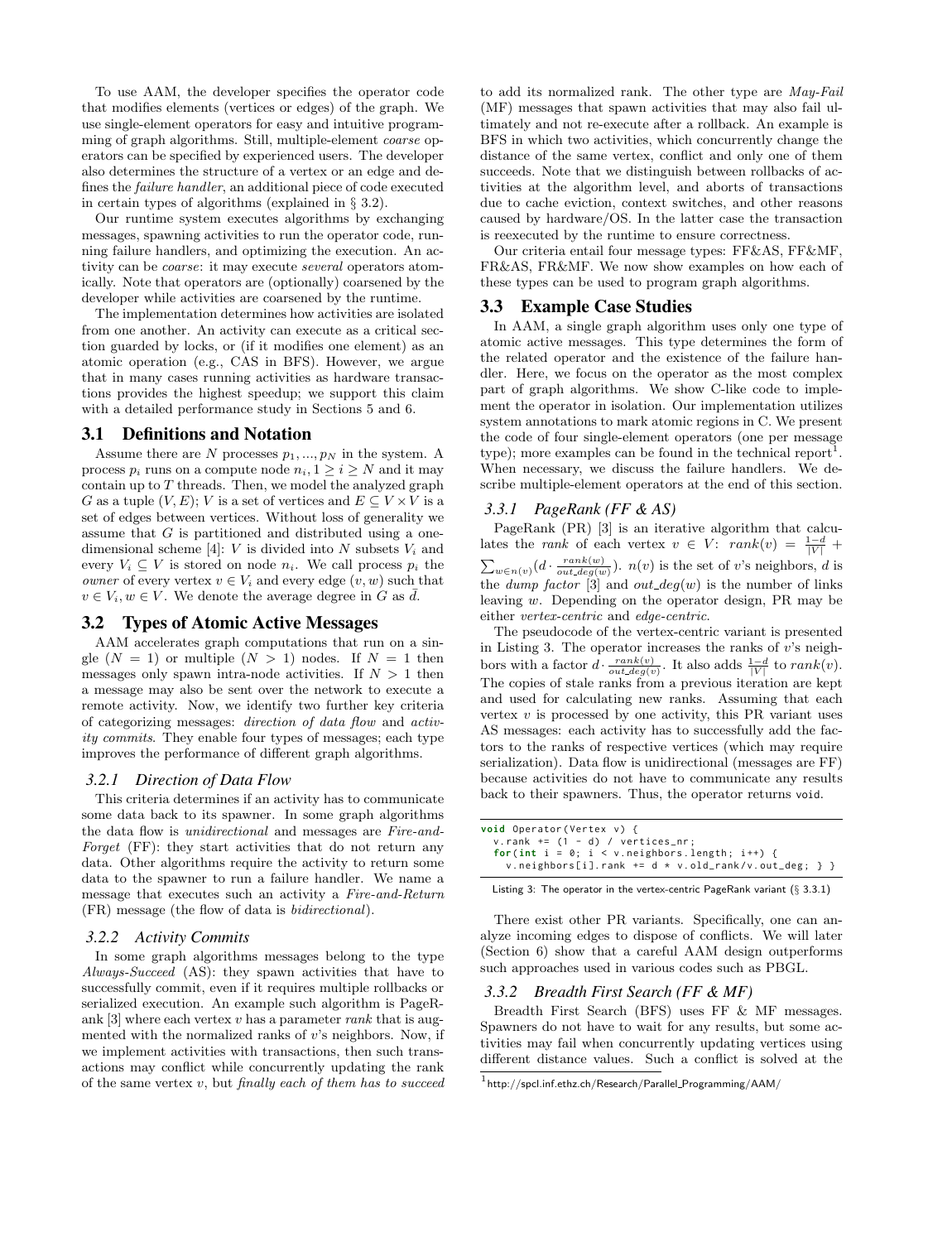node owning the vertex and no information has to be sent back to any of the spawners, thus the operator returns void. We present the operator pseudocode in Listing 4.

| void Operator (Vertex v, int new_distance) {<br>$if(v.distance > new_dist)$ {v.distance = new_dist;} } |  |  |  |  |  |  |  |  |
|--------------------------------------------------------------------------------------------------------|--|--|--|--|--|--|--|--|
| Listing 4: BFS operator $(\S 3.3.2)$                                                                   |  |  |  |  |  |  |  |  |

#### *3.3.3 ST Connectivity (FR & AS)*

ST connectivity [31] determines if two given vertices (s and  $t$ ) are connected. First, the algorithm marks each vertex as "white". Then, it starts two concurrent BFS traversals from s and t. Both traversals use different colors ("grey" and "green") to mark vertices as visited. Each activity returns the information on the colors of visited vertices. In case of "white" no action is taken and the operator returns false. If the found color is used by the other BFS, then  $s$  and  $t$ are connected, the operator returns true, and the runtime executes a failure handler at the spawner that terminates the algorithm. The operator is presented in Listing 5.

| <b>bool</b> Operator(Vertex v, Color new_col) {                                        |  |
|----------------------------------------------------------------------------------------|--|
| $if(v.\text{color} != \text{WHITE} 8& v.\text{color} != \text{new\_col})$ return true; |  |
| $v.\text{color} = new\_col; return false;$                                             |  |

Listing 5: ST Connectivity operator (§ 3.3.3)

## *3.3.4 Boman Graph Coloring (FR & MF)*

Graph coloring proposed by Boman et al. [1] is a heuristic algorithm that minimizes the number of colors assigned to graph vertices. In this algorithm as expressed using AAM (see Listing 6), an activity changes the color or vertex  $v$  to X. Then, if any of v's neighbors has color  $X$ , either v or the neighbor has to change its color; the choice is random. Activities are spawned by MF & FR messages because multiple processes trying to update v's color may conflict and the spawners have to be notified if they need to assign new colors to v's neighbors in failure handlers.

```
int Operator (Vertex v, Color X) {
  v. Color = X;
  if(v.hasNeighborWithColor(X)) {
     // return the ID of a vertex to be recolored
    if(rand([0;1]) < 0.5) return v. neighborWithCol(X).ID;
    else return v . ID :
  } else { // NO_VERTEX_ID means no vertex is recolored
    return NO_VERTEX_ID ; }
```
Listing 6: Boman graph coloring operator (§ 3.3.4)

# 3.4 Discussion

The introduced AAM operators modify single vertices. Thus, they enable intuitive developing and reasoning about graph computations that are also fine-grained by nature. Still, some users may want to specify coarser operators to use additional knowledge that they have about the graph structure for higher performance. Here, the user determines the number of elements to be modified in the operator and the policy of their selection (e.g., the operator may choose each vertex randomly, or try to modify elements stored in a contiguous block of memory to avoid HTM aborts).

Manual coarsening of operators may be challenging. Our runtime system automatically coarsens activities for easier AAM programming. We now discuss the implementation details of coarsening and other optimizations. While singleelement operators can be implemented with atomics or finegrained locks, we argue that a more performant approach is based on coarse transactions.

# 4. IMPLEMENTING ACTIVITIES

We now discuss the details of implementing activities; we skip most of the issues related to the runtime as they were properly addressed in other studies [38, 8, 39].

# 4.1 Implementing Activities with HTM

In this paper we advocate for using HTM to implement activities. However, locks and atomics would also match the activity semantics (atomics can implement fine activities that modify single words). We thus compared the performance of all the three mechanisms to illustrate HTM's advantages. Locks consistently entailed generally lower performance and we thus skip them due to space constraints; a brief discussion can be found in the technical report.

Transactions can implement an activity of any size. We use Intel Haswell HLE and RTM  $ISA<sup>2</sup>$  and IBM BG/Q HTM. RTM provides two key functions: XBEGIN that starts a transaction and XEND that performs a commit. Yet, it does not guarantee progress. Thus, we repeat aborted transactions and we use exponential backoff to avoid livelock. The HTM in BG/Q automatically retries aborted transactions and it serializes the execution when the number of retries is equal to a certain value; we use the default value (10). HLE performs serialization after the first abort.

# 4.2 Optimizing the Execution of Activities

Two most significant optimizations applied by the runtime are coarsening and coalescing of activities. First, in the intra-node computations, the runtime coarsens activities by atomically executing more than one operator; an example is presented in Listing 7. We denote activities that are not coarse as fine. Coarsening amortizes the overhead of starting and committing an activity; it also reduces the amount of fine-grained synchronization. Second, activities targeted at the same remote node are sent in a single message, i.e., coalesced. This reduces the overhead of sending and receiving an atomic active message and saves bandwidth. Finally, we also use various optimizations that attempt to reduce the amount of synchronization even further. For example, the runtime avoids executing the BFS operator for each vertex by verifying if the vertex has already been visited.

```
void Activity (Vertex vertices[], int new_distance) {
  forall (Vertex v: vertices) {
    // call the BFS operator from Listing 5
    Operator (v, new\_distance); } }
```
Listing 7: A BFS coarse activity  $(\S$  4.2)

# 4.3 A Protocol for Distributed Activities

The ownership protocol enables activities implemented as hardware transactions that access or modify data from remote nodes. The basic idea behind the protocol is that a handler running such an activity has to first physically relocate all required vertices/edges to the memory of the node where the activity executes. This approach is dictated by the fact that a hardware transaction cannot simply send a message because it would not be able to rollback remote changes that this message caused. In addition, most HTM

 $2$ We verify the correctness of all the results to ensure that the limitations of TSX [15] do not affect our evaluation and the conclusions drawn.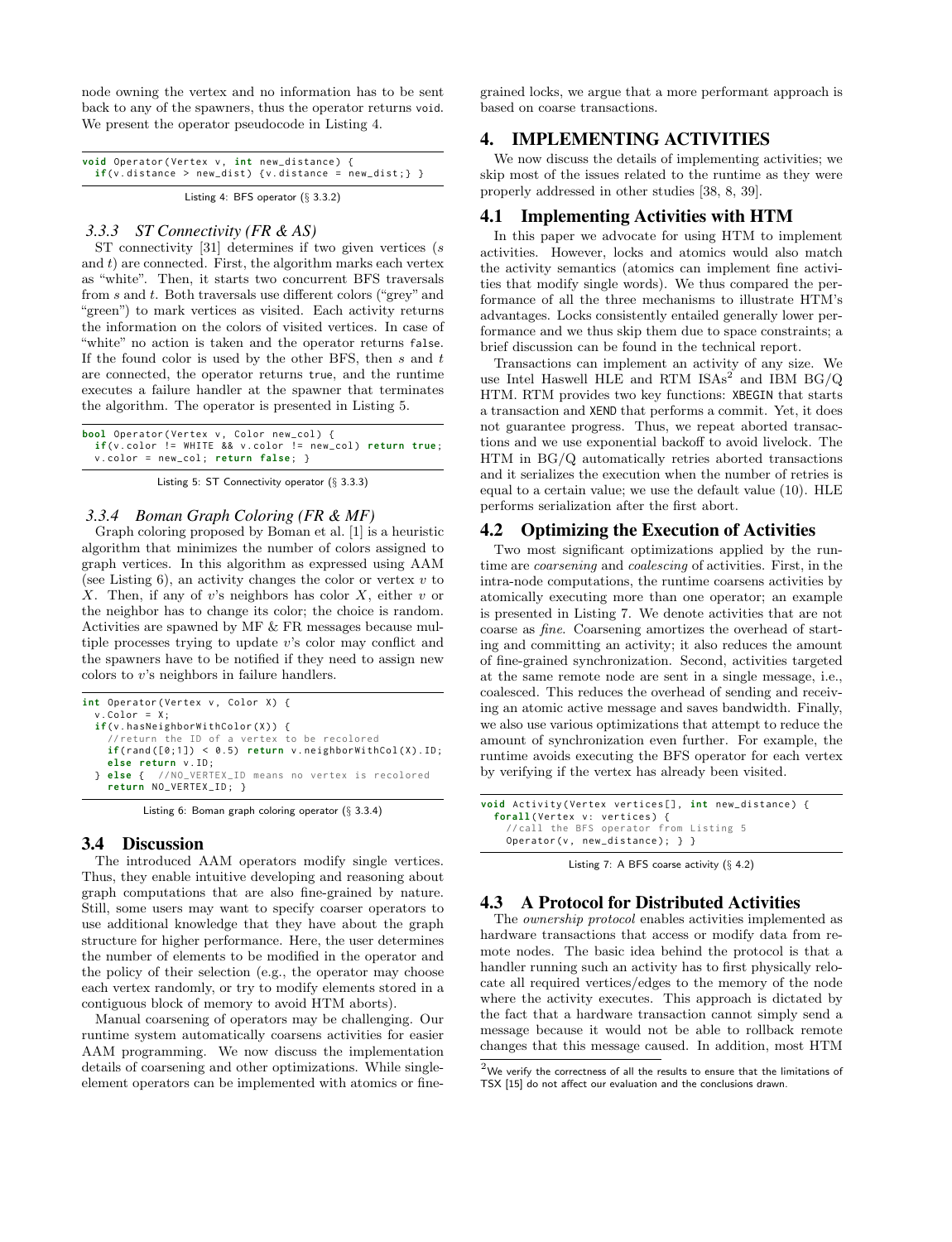implementations prevent many types of operations (e.g., system calls) from being executed inside a transaction [36].

Our protocol assumes that each graph element has an ownership marker that can be modified atomically by any process. Each marker is initially set to a value ⊥ different from any process id. When a transaction from a node  $n_i$ accesses a remote graph element, it aborts and the runtime uses CAS or a different mechanism (e.g., an active message) to set the marker of this element to the id of process  $p_i$ . If the CAS succeeds, the marked element is transferred to node  $n_i$  and the transaction restarts. If the CAS fails, the handler sets all previously marked elements to  $\perp$  and backs off for a random amount of time. If a local transaction attempts to access a marked element, it aborts. This mechanism is repeated until all remote elements are cached locally. Finally, after the transaction succeeds, the elements are sent back to their original nodes and their markers are set to  $\bot$ .

# 5. PERFORMANCE MODEL & ANALYSIS

We now introduce a simple performance model that shows the tradeoffs between atomics and HTM. Then, we analyze the performance of AAM and answer the following research questions: (1) what are HTM's advantages over atomics for implementing AAM activities, (2) what are performance tradeoffs related to various HTM parameters, and (3) what are the optimum transaction sizes for analyzed architectures that enable highest speedups in selected graph algorithms.

# 5.1 Experimental Setup

We compile the code with gcc-4.8 (on Haswell) and with IBM XLC v12.1 (on  $BG/Q$ ). We use the following machines:

ALCF BG/Q Vesta (BGQ) is a supercomputing machine where each compute node contains 16 1.6 GHz PowerPC A2 4-way multi-threaded cores, giving the total of 64 hardware threads per node. Each core has 16 kB of L1 cache. Every node has 32 MB of shared L2 cache and 16 GB of RAM. Nodes are connected with a 5D proprietary torus network. This machine represents massively parallel supercomputers with HTM implemented in the shared last-level cache.

Trivium V70.05 (Has-C) is a commodity off-the-shelf server where the processor (Intel Core i7-4770) contains 4 3.4 GHz Haswell 2-way multi-threaded cores, giving the total of 8 hardware threads. Each core has 32 KB of L1 and 256 KB of L2 cache. The CPU has 8 MB of shared L3 cache and 8 GB of RAM. This option speaks for commodity computers with HTM operating in private caches.

Greina (Has-P) is a high-performance cluster that contains two nodes connected with InfiniBand FDR fabric. Each node hosts an Intel Xeon CPU E5-2680 CPU with 12 2 way 2.50GHz multi-threaded cores; the total of 24 hardware threads. Each core contains 64 KB of L1 and 256 KB of L2 cache. The CPU has 30 MB of shared L3 cache and 66 GB of RAM. This machine represents high-performance clusters deploying HTM in private caches.

# 5.2 Considered Hardware Mechanisms

For Haswell we compare the following mech-<br>isms: RTM (Has-RTM), HLE (Has-HLE), GCC anisms: RTM (Has-RTM),  $\equiv$ sync $\equiv$ bool $\equiv$ compare $\equiv$ and $\equiv$ swap (Has-CAS), and  $\equiv$  GCC sync add and fetch (Has-ACC). We select CAS and ACC because they can be used in miscellaneous graph codes such as BFS (a FF&MF algorithm), PR (a FF&AS algorithm), and ST Connectivity (a FR&AS algorithm) [30]. For BG/Q we analyze: IBM XLC \_compare\_and\_swap (BGQ-CAS) and GCC \_sync\_add\_and\_fetch (BGQ-ACC). We compare two modes of HTM in  $BG/Q$ : the *short running mode* [36] (BGQ-HTM-S) that bypasses L1 cache and performs better for shorter transactions, and the long running mode [36] (BGQ-HTM-L) that keeps speculative states in L1 and is better suited for longer transactions [36].

# 5.3 Performance Model

Our performance model targets graph processing and we argue in terms of activities and accessed vertices. We predict that an activity implemented as a transaction that modifies one vertex is more computationally expensive than an equivalent single atomic. Yet, the transactional overheads (starting and committing) may be amortized with coarser transactions and respective activities would outperform a series of atomics for a certain number of accessed vertices.

We now model the performance to determine the existence of crossing points; out model includes both the execution of the operations and fetching the operands from the memory. The total time to execute an activity that modifies  $N$  vertices (using either atomics or HTM) can be modeled with a simple linear function with  $N$  as the argument. We denote the slope and the intercept parameters of a function that targets atomics as  $A_{AT}$  and  $B_{AT}$ ; the respective parameters for HTM are  $A_{HTM}$  and  $B_{HTM}$ . We predict that  $\mathcal{B}_{HTM} > \mathcal{B}_{AT}$  due to high transactional overheads. On the contrary, we conjecture that  $A_{HTM} < A_{AT}$  because HTM overheads will grow at a significantly lower rate (determined by accesses to the memory subsystem) than that of atomics.

We illustrate the model validation for CAS in Figure 2; we plot only the results for RTM on Has-C and the long mode HTM on BGQ because all the other results differ marginally and follow similar performance patterns. We use linear regression to calculate  $A_{AT}$ ,  $B_{AT}$ ,  $A_{HTM}$ , and  $B_{HTM}$ . The analysis indicates that the model matches the data. While a more extended model is beyond the scope of this paper, our analysis illustrates that it is possible to amortize the transactional overhead with coarser activities. We now proceed to a performance analysis that illustrates various tradeoffs between respective HTM parameters.



#### 5.4 Single-vertex Activities

First, we analyze the performance of single-vertex activities. The results are illustrated in Figure 3. Has-C and Has-P follow similar performance trends and we show only the former (denoted as Has); we thus illustrate the results for both a multicore off-the-shelf system and a manycore high performance machine (BGQ).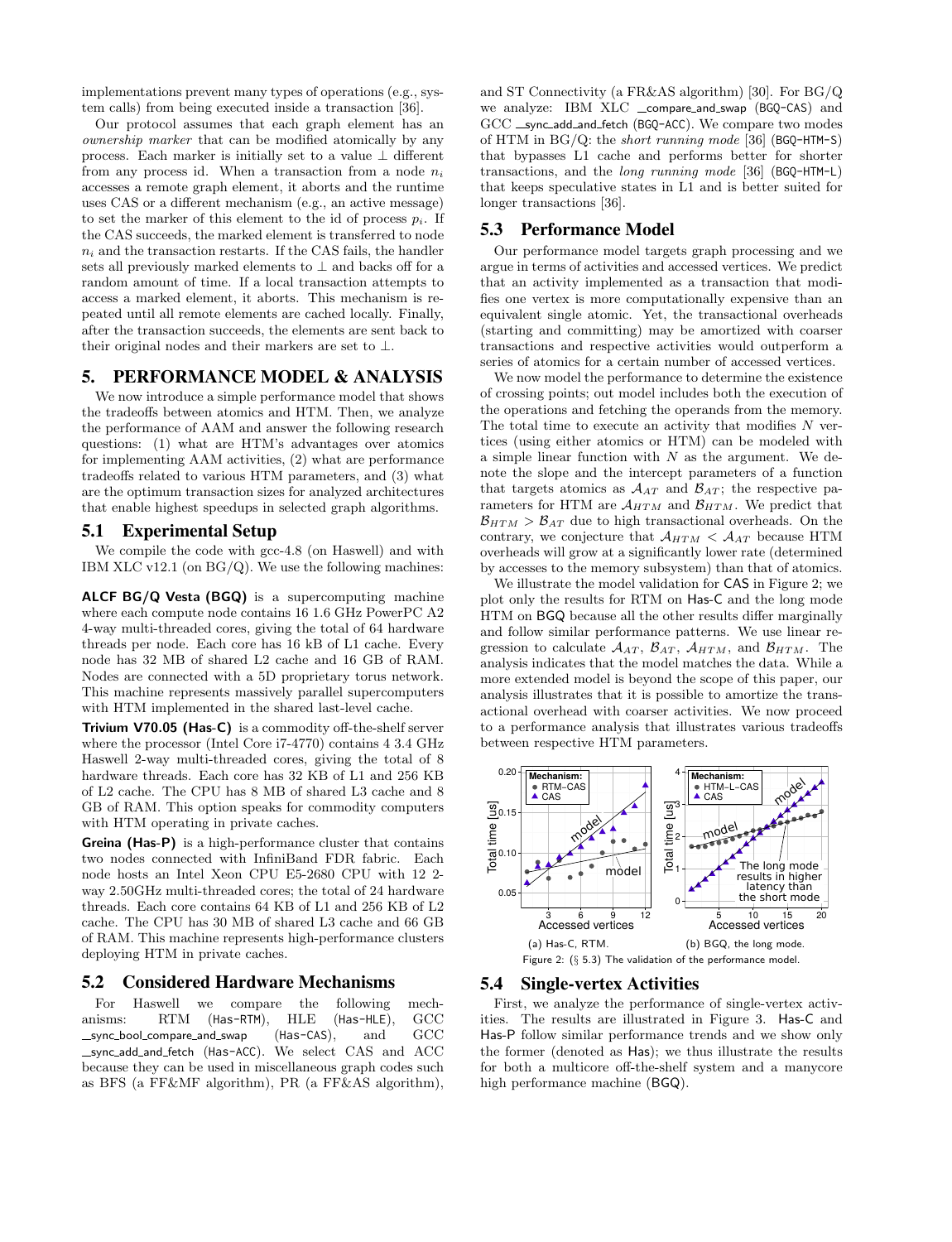

624 (BGQ)

|                        |                                   |                     | Aborts due to:      |                     |
|------------------------|-----------------------------------|---------------------|---------------------|---------------------|
|                        |                                   | Memory<br>conflicts | Buffer<br>overflows | Other<br>reasons    |
| $10$ ops               | Has-RTM<br>BGQ-HTM-L<br>BGQ-HTM-S | 2<br>802<br>1,118   | 2<br>3<br>46        | O<br>180            |
| ops<br>$\frac{0}{100}$ | Has-RTM<br>BGQ-HTM-L<br>BGQ-HTM-S | 2<br>1,539<br>2,242 | 2<br>5<br>13        | 0<br>$\overline{2}$ |

(c) Marking a vertex as visited: details of the aborts in the HTM implementations (§ 5.4.1).



(f) Incrementing a vertex' rank: details of the aborts in

1 2 4 8 16 32 64 Threads per node (T) (d) Incrementing a vertex' rank 10 times  $(\S~5.4.2)$ . (e) Incrementing a vertex' rank 100 times  $(\S~5.4.2)$ . 1 2 4 8 16 32 64 Threads per node (T) the HTM implementations (§ 5.4.2).

0.001

 $\frac{1}{6}0.010$ 

Total time [ms]

0.100

452

5k

568

 $-433$ Numbers are total aborts enne er en en e<br>an data moint

1.000

Figure 3: The analysis of the performance of intra-node activities implemented with atomics and HTMs (§ 5.4). Figures 3a and 3b illustrate the time it takes to mark a vertex as visited. Numbers in figures are sums of HTM aborts for a given datapoint (we report values for  $T = 4$  for Has/BGQ; we also plot numbers for  $T=8$  (Has) and  $T=64$  (BGQ) to illustrate the numbers of aborts generated by all the supported hardware threads).  $\bigcirc$  indicates the point where the latency of Haswell atomics stops to grow. Table 3c shows the distribution of the reasons of aborts for  $T = 64$  (BGQ) and  $T = 8$  (Haswell). We skip Has-HLE as it does not provide functions to gather such statistics. A similar performance analysis for incrementing the rank of a vertex is presented in Figures 3d-3e and Table 3f.

Operation BGQ−HTM−L -BGQ−HTM−S − BGQ−ACC

 $18k$ 

s,

2.1k

6.3k $\approx$ 

#### *5.4.1 Activity 1: Marking a Vertex as Visited*

Has−HLE Has−RTM Has−ACC

43 (RTM)  $\bigcirc$ 

1.5k

76

total aborts per data poi

1e−04 1e−03 1e−02 1e−01

 $1e+0$ 

Operation BGQ−HTM−L −<br>BGQ−HTM−S − BGQ−ACC

10 (HLE)

55

51

Total time [ms]

Here, each thread uses a CAS or an equivalent HTM code to atomically mark a single vertex; see Fig. 3a-3b, Table 3c. This activity may be used in BFS or any other related algorithm such as Single Source Shortest Path (SSSP). We analyze a negligibly contended scenario that addresses sparse graphs (Fig. 3a; a vertex is marked 10 times to simulate low contention) and a more contended case for dense graphs with high  $\bar{d}$  (Fig. 3b; a vertex is marked 100 times). We repeat the benchmark 1000 times and derive the average total time to finish the operations.

Figure 3a shows that Has-CAS finishes fastest and is slightly impacted by the increasing  $T (\approx 50\% \text{ of difference})$ between the results for  $T = 4$  and  $T = 8$ ). This is because Has-CAS locks the respective cache line, causing contention in the memory system. Both Has-RTM and Has-HLE have 1.5- 3x higher latency than Has-CAS, with Has-RTM being 5-15% faster than Has-HLE. Their performance is not influenced by the increasing  $T$  as they rarely abort. Then, BGQ-HTM-S and  $BGQ$ -HTM-L are more sensitive to the growing  $T$  and their performance drops 11x when switching from  $T = 1$  to  $T = 64$ due to expensive aborts. As expected, BGQ-HTM-S is faster than  $BGQ$ -HTM-L, but as  $T$  increases it also aborts more frequently, and becomes  $\approx 2x$  less efficient (T = 64) with 37.5% more aborts. BGQ-CAS is least affected by the increasing T.

Figure 3b shows that Has-RTM, BGQ-CAS, BGQ-HTM-S, and BGQ-HTM-L follow similar performance patterns when threads access the vertex 100 times. The performance of Has-HLE drops rapidly as it always performs the costly serialization after the first abort and thus forces all other transactions to abort. The latency of Has-CAS grows proportionally to the contention in the memory system. It stabilizes at  $T = 8$  as for  $T > 8$  no more operations can be issued in parallel.

# *5.4.2 Activity 2: Incrementing Vertex Rank*

This activity can be used to implement PR. Here, each thread increments the rank of a single vertex 10 times (Figure 3d) and 100 times (Figure 3e) with an ACC or an equivalent HTM code; see Table 3c for details. The most significant difference between the previous and the current benchmark is that the total time and the number of aborts of Has-RTM and Has-HLE grow very rapidly in both scenarios as T scales. This is because in the HTM implementation of ACC, the rank of the vertex is modified by each transaction, generating a considerable number of conflicts and thus aborts. On the contrary, the HTM implementation of CAS generates few memory conflicts: once the vertex id is swapped, other threads only read it and do not modify it. BGQ-HTM-S and BGQ-HTM-L follow a similar trend, with  $\approx 3x$  more aborts than in the previous CAS benchmark.

**Discussion** We present the details of the above analysis in Tables 3c and 3f. We show that the considered singlevertex activities are in most cases best implemented with atomics. HTM is faster only in processing dense graphs with algorithms that use CAS (e.g., BFS) on Haswell. We also conclude that while atomic CAS is more expensive than ACC, HTM implementation of single ACC is slower ( $\approx$ 100x for RTM and  $\approx$ 10x for BG/Q HTM) than that of CAS as it generates more memory conflicts and thus costly aborts.

## 5.5 Multi-vertex Activities

The performance analysis of single-vertex intra-node activities illustrates that in most cases a transaction modifying a single vertex is slower than an atomic operation. We now analyze if it is possible to amortize the cost of starting and aborting transactions by enlarging their size, i.e., coarsening. This section extends the model analysis  $(\S$  5.3) by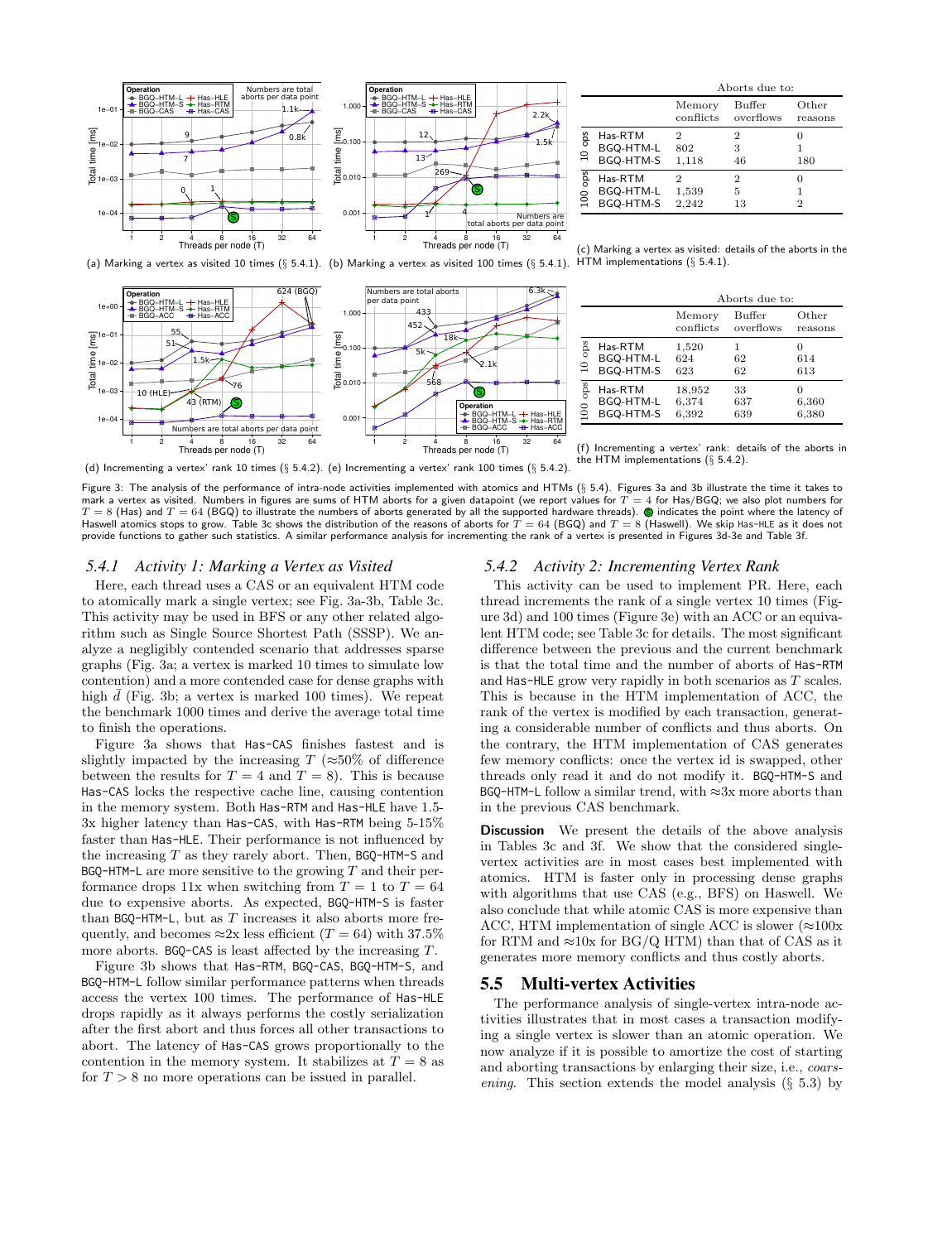

Figure 4: (§ 5.5) The analysis of the performance of Graph500 OpenMP BFS implemented with hardware transactions on BGQ (Figures 4a-4d), Has-C (Figures 4e-4h), and Has-P (Figures 4i-4l). In each figure we vary the size of the transactions M (i.e., the number of vertices visited). We also present the results for BFS implemented with atomics (horizontal lines). For BGQ, the percentages indicate the ratios of the numbers of serializations caused by reaching the maximum possible number of rollbacks to the numbers of all the aborts. For Haswell, the percentages are the ratios of the aborts due to HTM buffer overflows to all the aborts. Bolded numbers indicate the points with the minimum runtime per figure. We do not include the numbers for Haswell HLE because it does not enable gathering more detailed statistics [40]. Figures 4d, 4h, and 4l present the total number of HTM events (transactions, aborts, buffer overflows) for every analyzed  $\dot{M}$ .

introducing effects such as memory conflicts or HTM buffer overflows. We perform the analysis for the highly-optimized OpenMP BFS Graph500 code [30]. We modify the code so that a single transaction atomically visits  $M$  vertices and we evaluate the modified code for M between 1 and 320 with the interval of 16. We present the results for three scenarios: a single-threaded execution ( $T = 1$  for BGQ, Has-C, and Has-P), a single thread per core  $(T = 16$  for BG/Q,  $T = 4$  for Has-C, and  $T = 12$  for Has-P), and a single thread per SMT hardware resource  $(T = 64$  for BG/Q,  $T = 8$  for Has-C, and  $T = 24$  for Has-P). Other sets of parameters are illustrated in the technical report. We use Kronecker graphs [23] with the power-law vertex degree distribution and  $|V| = 2^{20}, |E| = 2^{24}$ . The results are shown in Figure 4.

# *5.5.1 BG/Q (Supercomputer)*

Figures 4a-4d present the analysis for BG/Q. For  $T = 1$ the runtime of both HTM-Long-Mode and HTM-Short-Mode is always higher than that of Atomic-CAS and it decreases initially with the increasing  $M$  because higher  $M$  reduces the number of transactions required to process the whole graph and thus amortizes the overhead of starting and committing transactions. The runtime of HTM-Short-Mode becomes higher with the increasing  $M > 32$  because this mode is better suited for short transactions. The runtime of HTM-Long-Mode decreases as expected and it stabilizes at  $M \approx 240$ . For  $T = 16$ , initially the runtime drops rapidly for both HTM modes to reach the minimum (obtained for  $M_{min} = 80$  in HTM-Short-Mode). Again, this effect is caused by amortizing the overheads of commits/aborts with coarser transactions. Beyond  $M_{min}$  the runtime slowly increases with  $M$  due to more frequent serializations caused by reaching the maximum number of allowed rollbacks (BGQ does not enable gathering more detailed statistics but we predict that these serializations are due to the higher number of HTM buffer overflows and memory conflicts). HTM-Long-Mode is never more efficient than Atomic-CAS. HTM-Short-Mode becomes more effi-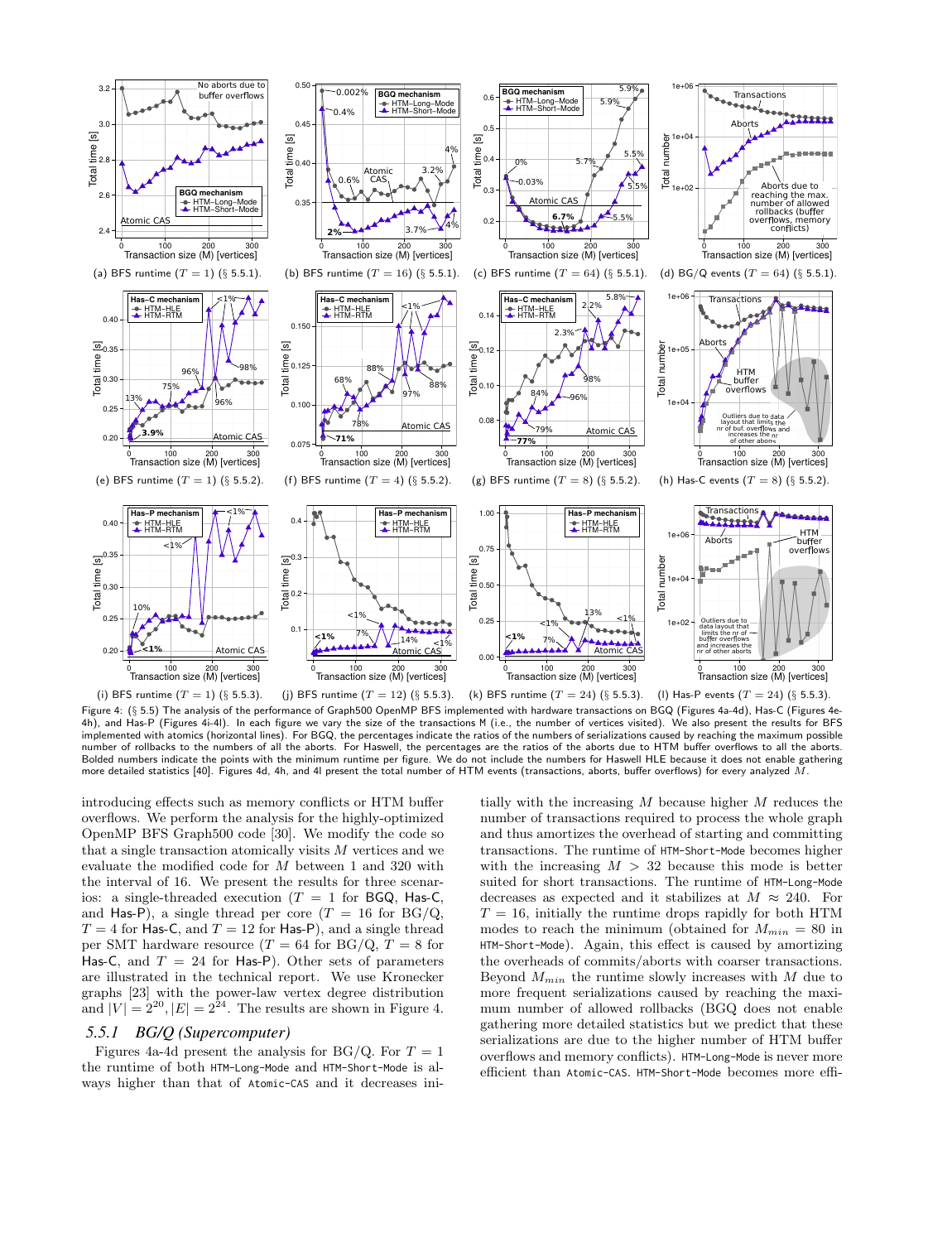

Figure 5: (§ 5.5 & § 5.6) The comparison of the percentage of the reasons of aborts on Has-C and Has-P (Figures 5a and 5b) and the analysis of the performance of inter-node activities on BG/Q and Has-P. The results for BG/Q are following: marking a remote vertex as visited (Figures 5c and 5d), incrementing a vertex' rank (Figures 5e and 5f), and executing distributed transactions (Figure 5i). The results for Haswell are following: marking a remote vertex as visited (Figure 5g) and incrementing a vertex' rank (Figure 5h).

cient than Atomic-CAS for  $M = 32$  and achieves the speedup of 1.11 at  $M_{min} = 80$ . A similar performance pattern can be observed for  $T = 64$ ; this time  $M_{min} = 144$  in HTM-Short-Mode with the speedup of 1.49 over Atomic-CAS. The runtime becomes dominated by aborts for  $M > 144$ ; cf. Figure 4d with more detailed numbers of aborts.

# *5.5.2 Has-C (Commodity Machine)*

The results of the analysis for Has-C are presented in Figures 4e-4h. In each scenario  $(T = 1, 4, 8)$  the performance of both HTM-RTM and HTM-HLE decreases with increasing  $M$ . Several outliers are caused by disadvantageous graph data layouts that entail more aborts due to the limited associativity of L1 cache (8-way associative cache) that stores speculative states in Haswell [40]. We perform a more detailed analysis for  $M \in \{1, ..., 16\}$  to find out that  $M_{min} = 2$ . HTM-RTM becomes less efficient than HTM-HLE at M≈200 because the cost of serializations due to the HTM buffer overflows dominates the runtime of HTM-RTM beyond this point (serializations in HTM-HLE are implemented in hardware [40], while in HTM-RTM they have to be implemented in software).

## *5.5.3 Has-P (High-Performance Server)*

The analysis of Has-P is presented in Figures 4i-4l. The performance trends are partially similar to the observations for Has-C; especially for lower thread counts  $(T \leq 4)$ . A distinctive feature is a significantly lower number of HTM buffer overflows than in Has-C. To gain more insight we performed an additional analysis to compare the number of memory conflicts and HTM buffer overflows with varying T for fixed  $M = 2$ . We present the results in Figures 5a-5b. Surprisingly, we observe Has-C has significantly more buffer overflows than memory conflicts for the increasing  $T$ ; a reverse trend is observed on Has-P. This interesting insight may help improve the design of future HTM architectures. Discussion Our analysis shows that RTM is more vulnerable to aborts than BG/Q HTM. The difference between the number of transactions and aborts never drops below  $25\%$  for HTM in BG/Q for any analyzed M (cf. Figure 4d), while for RTM this threshold is achieved for  $M = 144$  (Has-C). Another discovery is that Has-P is only marginally impacted by buffer overflows  $\langle 1\% \rangle$  of all the aborts for  $T = 24$ and  $M = 320$ ). On the contrary, aborts in Has-C are dominated by HTM buffer overflows that constitute more than  $90\%$  of all the aborts for  $M > 64$ . The only exception are the data points where the number of overflows drops rapidly as aborts become dominated by the limited L1 cache associativity (a similar effect is visible for Has-P). This effect is not visible in BG/Q because it stores its speculative states in its L2 16-way associative cache [36], while both Has-P and Has-C have 8-way associative L1s.

We conclude that the coarsening of transactions provides significant speedups (up to 1.51) over the Atomic-CAS baseline on BGQ and Has-C; Has-P does not offer any speedups due to the overheads generated by memory conflicts. We find the following optimum transaction sizes for PowerPC in BG/Q:  $M_{min} = 80$  (T = 16),  $M_{min} = 144$  (T = 64). For x86 (Has-C)  $M_{min} = 2$  for  $T \in \{4, 8\}$ . We present  $M_{min}$  for the remaining values of  $T$  in the technical report. We will use these values in Section 6 to accelerate Graph500 [30] for different types of graphs.

# 5.6 Activities Spawned on a Remote Node

We now analyze the performance of activities spawned on a remote node. We implement such activities as hardware transactions triggered upon receiving an atomic active message. We again test both the long and the short running mode (on BG/Q) and RTM/HLE (on Haswell). To reduce the overhead of sending and receiving an atomic active message and save bandwidth, we use *activity coalescing*: activities flowing to the same target are sent in a single message.

We run the benchmarks on  $BG/Q$  and Greina (Has-P); we skip Has-C because the Trivium server is not a distributed memory machine. On BG/Q, we compare inter-node activities to optimized remote one-sided CAS and ACC atomics provided by the generic function PAMI\_Rmw in the IBM PAMI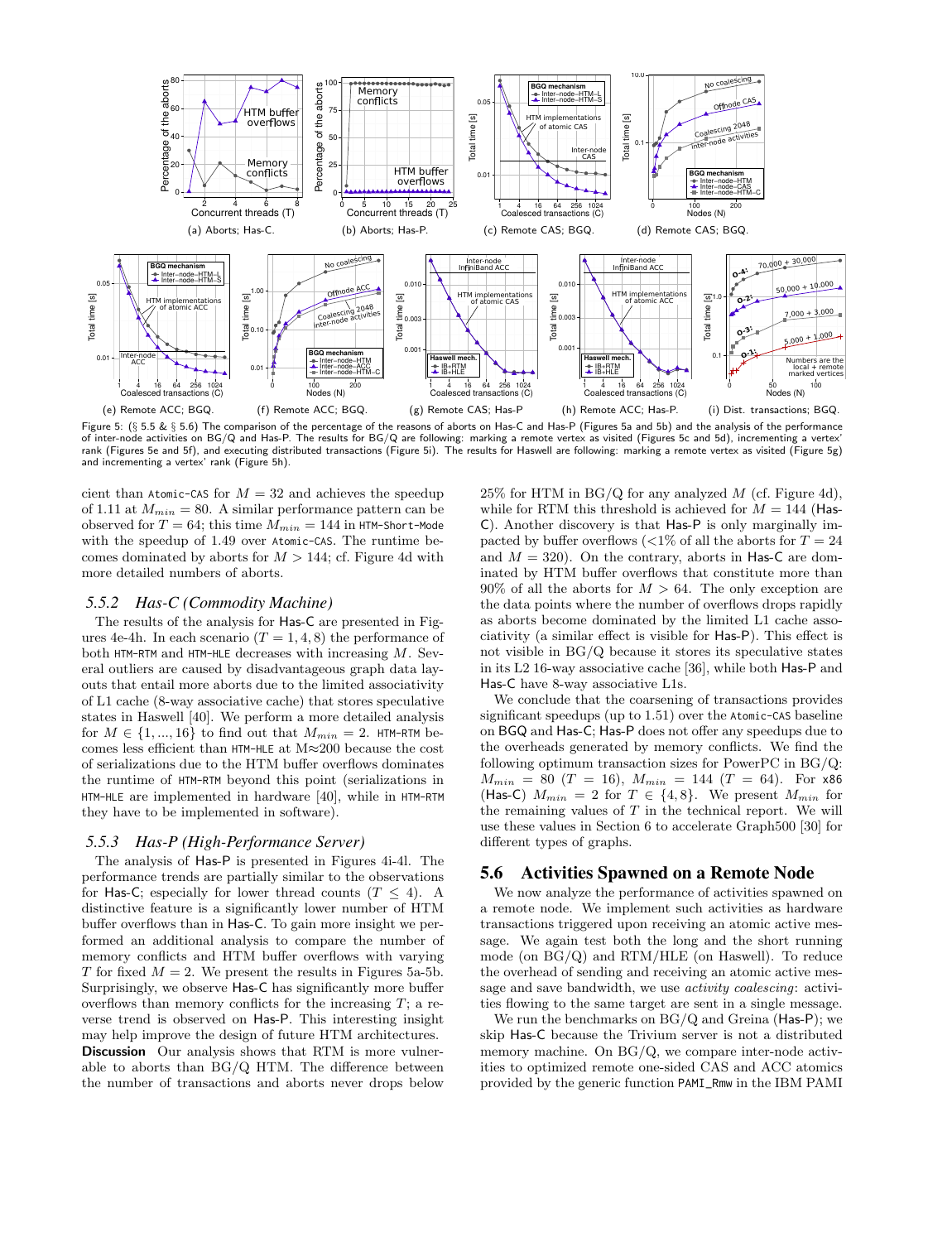

(a) The performance of BFS on BG/Q for Kronecker graphs. (b) The performance of BFS on Haswell for Kronecker graphs. Figure 6: (§ 6.1) The overview of the performance of intra-node Graph500 BFS implemented with atomics (Graph500-BGQ, Graph500-Haswell), AAM RTM (AAM-Haswell), and the short mode BG/Q HTM (AAM-BGQ). We vary  $|V|$  and  $\bar{d}$ ;  $T = 64$  (on BG/Q) and  $\hat{T} = 8$  (on Has-C).

communication library [19]. On Has-P we compare activities to remote atomic operations provided by MPI-3 RMA [29] implemented over the InfiniBand fabric. We evaluate the performance of marking a remote vertex as visited (addressing distributed BFS computations) and incrementing the rank of a remote vertex (addressing distributed PageRank).

# *5.6.1 BG/Q (Supercomputer)*

We first measure the time it takes a process  $p_i$  to mark  $2^{13}$  vertices stored on a node  $n_j$  as visited (targeting distributed BFS). The results are presented in Figure 5c. Without coalescing, HTM activities (Inter-node-HTM-L for the long and Inter-node-HTM-S for the short mode) are  $\approx$ 5x slower than PAMI atomics (Inter-node-CAS). Still, for  $C_{cross} = 16$ Inter-node-HTM-S becomes more efficient. Second, we scale the number of nodes N. Figure 5d shows the time to mark a vertex stored in process  $p_N$ 's memory by  $N-1$  other processes. We use the short HTM mode. Coalesced AAMs (Inter-node-HTM-C) outperform Inter-node-CAS ≈5-7 times.

We also evaluate an inter-node activity that increments the rank of a vertex (targeting distributed PR). We perform analogous benchmarks as for the remote CAS; we present the results in Figures 5e-5f. Implementing ACC using HTM again generates costly aborts that dominate the runtime; however coalescing enables a speedup of  $\approx 20\%$  (for the short HTM running mode) over highly optimized PAMI atomics.

#### *5.6.2 Has-P (High-Performance Server)*

Here, we test the performance of inter-node activities implemented on Has-P. Our testbed has two nodes, thus we only vary  $C$ . We present the results in Figures 5g  $(CAS)$ and 5h (ACC). Setting  $C = 2$  enables AAM to outperform remote atomics provided by MPI-3 RMA.

# 5.7 Distributed Activities

Finally, we test the ownership protocol for executing activities that span multiple nodes (see Figure 5i for BGQ results). Each process issues  $x$  transactions; each transaction marks a local and b remote randomly selected vertices. We compare four scenarios:  $0-1$   $(x = 10^3, a = 5, b = 1)$ ,  $0-2$  $(x = 10^4, a = 5, b = 1)$ , 0-3  $(x = 10^3, a = 7, b = 3)$ , and 0-4  $(x = 10<sup>4</sup>, a = 7, b = 3)$ . We measure the total time to execute transactions. O-1 finishes fastest, O-3 is slower as more remote vertices have to be acquired. O-2 and O-4 follow the same performance patterns; additional overheads are due to the backoff scheme. If no time is spent on backoff, then the protocol may livelock and may make no progress.

We conclude that AAM can be used in various environments (e.g., IBM networks or InfiniBand) to enable remote transactions and to accelerate distributed processing.

# 6. EVALUATION

We now use AAM to accelerate the processing of large Kronecker [23] and Erdős-Renyi [10] (ER) graphs with different vertex distributions (power-law, binomial, Poisson). We also evaluate real-world SNAP graphs<sup>3</sup>. We evaluate BFS and PR because they are the basis of various data analytics benchmarks such as Graph500 and because they are proxies of many algorithms such as Ford-Fulkerson.

# 6.1 BFS: Massively-Parallel Manycores

We first evaluate the speedup that AAM delivers in highly-parallel multi- and manycore environments.

Comparison Baseline: Here, we use the OpenMP Graph500 highly optimized reference code [30] (Graph500-BGQ, Graph500-Haswell) based on atomics as the comparison baseline. The baseline applies several optimizations; among others it reduces the amount of fine-grained synchronization by checking if the vertex was visited before executing an atomic.

We compare the Graph500 baseline with the coarsened variants that use the short mode HTM in BG/Q (AAM-BGQ) and RTM in Haswell (AAM-Haswell). We only use Has-C (denoted as Haswell) because it provides higher speedups over atomics than Has-P as we show in Figure 4. The long mode and HLE are omitted as they follow similar performance patterns and vary by up to 10%. We set  $T = 64$  (for BG/Q) and  $T = 8$  (for Haswell) for full parallelism.

## *6.1.1 Processing Kronecker Power-Law Graphs*

Here, we use the results of the analysis in Section 5 and set  $M_{min} \in \{2, 80, 144\}$  for the most advantageous size of transactions on BG/Q and Haswell. We present the results in Figure 6. We scale |V| from  $2^{20}$  to  $2^{28}$ , and we use  $d \in \{1, 2, ..., 256\}$ ; highest values generate graphs that fill the whole available memory. For BG/Q, AAM-BGQ outperforms Graph500-BGQ by up to 102% for a graph with  $\approx$ 2 millions vertices and  $\bar{d}=4$ . For higher  $\bar{d}$  AAM-BGQ becomes comparable to Graph500-BGQ. This is because adding more edges for fixed  $|V|$ generates more transactions that conflict and abort more often. For Haswell, AAM consistently outperforms Graph500 by up to 27%. The speedup does not change significantly when increasing  $\overline{d}$ . This is because we use smaller transac-

 $^3$ Available at <code>https://s</code>nap.stanford.edu/data/index.html.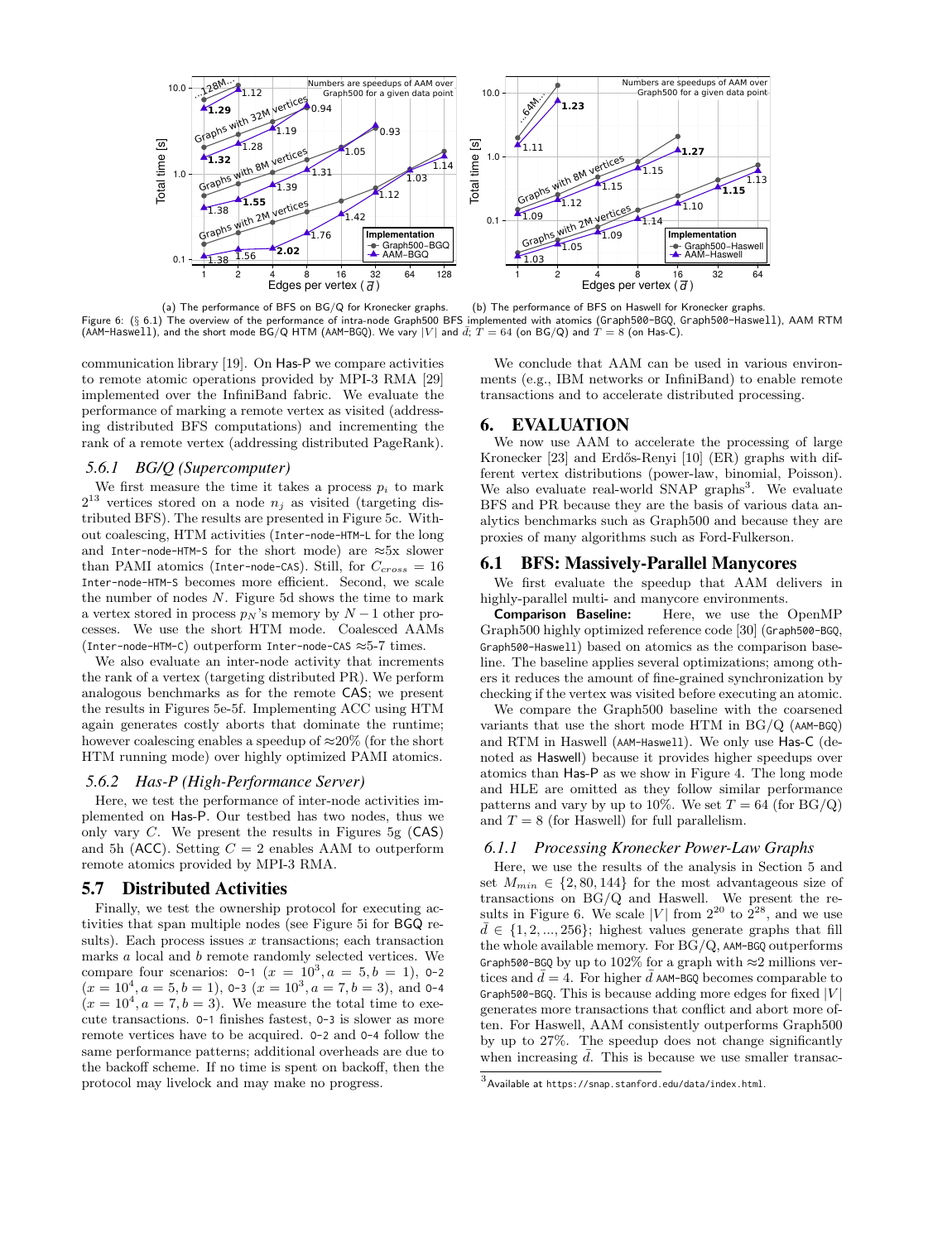| Input graph properties      |                                        |                                                                            |                                          | BG/Q analysis                            |                                              |                                                        |                                              | <b>Haswell analysis</b>                             |                                           |                                                                   |                                                     |                                              |                                                    |
|-----------------------------|----------------------------------------|----------------------------------------------------------------------------|------------------------------------------|------------------------------------------|----------------------------------------------|--------------------------------------------------------|----------------------------------------------|-----------------------------------------------------|-------------------------------------------|-------------------------------------------------------------------|-----------------------------------------------------|----------------------------------------------|----------------------------------------------------|
| Type                        | ID                                     | Name                                                                       | V                                        | E                                        | $S$ over $g500$<br>$M = 24$                  | $\overline{M}$                                         | $S$ over<br>g500                             | $S$ over $g500$<br>$(M = 2)$                        | S over Galois<br>$(M = 2)$                | $\overline{M}$                                                    | $S$ over<br>g500                                    | $S$ over<br>Galois                           | $\cal S$ over<br><b>HAMA</b>                       |
| Comm.<br>networks (CNs)     | cWT<br>cEU                             | wiki-Talk<br>email-EuAll                                                   | 2.4M<br>265k                             | 5M<br>420k                               | 2.82<br>3.67                                 | 48<br>32                                               | 3.35<br>4.36                                 | 0.91<br>0.76                                        | 1.22<br>0.88                              | 6<br>$\overline{4}$                                               | 0.96<br>0.97                                        | 1.28<br>1.12                                 | 344<br>1448                                        |
| Social<br>networks<br>(SNs) | sLV<br>sOR<br>sLJ<br>sYT<br>sDB<br>sAM | soc-LiveJ.<br>com-orkut<br>com-li<br>com-youtube<br>com-dblp<br>com-amazon | 4.8M<br>3M<br>4M<br>1.1M<br>317k<br>334k | 69M<br>117M<br>34M<br>2.9M<br>1M<br>925k | 1.44<br>1.22<br>1.44<br>1.67<br>1.33<br>1.14 | 12<br>20<br>12<br>8<br>8<br>8                          | 1.56<br>1.27<br>1.54<br>1.84<br>1.80<br>1.62 | 1.05<br>1.06<br>1.03<br>0.96<br>$\approx$ 1<br>1.04 | 1.1<br>0.69<br>1.03<br>1.1<br>2.5<br>1.64 | 3<br>4<br>$\overline{4}$<br>5<br>$\overline{2}$<br>$\overline{2}$ | 1.07<br>1.13<br>1.04<br>0.98<br>$\approx$ 1<br>1.04 | 1.12<br>0.74<br>1.04<br>1.11<br>2.53<br>1.64 | $> 10^4$<br>$> 10^4$<br>603<br>670<br>2160<br>1426 |
| Purchase<br>network (PNs)   | pAM                                    | amazon0601                                                                 |                                          | 403k 3.3M                                | 1.45                                         | 8                                                      | 1.91                                         | $\approx$ 1                                         | 1.25                                      | 3                                                                 | 1.03                                                | 1.30                                         | 618                                                |
| Road<br>networks<br>(RNs)   | rCA<br>rTX<br>rPA                      | roadNet-CA<br>$roadNet-TX$<br>roadNet-PA                                   | 1.9M<br>1.3M<br>1 <sub>M</sub>           | 5.5M<br>3.8M<br>3M                       | $\approx$ 1<br>$\approx$ 1<br>$\approx$ 1    | $\boldsymbol{2}$<br>$\boldsymbol{2}$<br>$\overline{2}$ | 1.59<br>1.53<br>1.52                         | 1.33<br>1.29<br>$\approx$ 1                         | 1.74<br>1.89<br>2.00                      | 8<br>6<br>9                                                       | 1.38<br>1.42<br>1.07                                | 1.80<br>2.08<br>2.16                         | $> 10^4$<br>$> 10^4$<br>$> 10^4$                   |
| Citation<br>graphs (CGs)    | ciP                                    | cit-Patents                                                                |                                          | 3.7M 16.5M                               | 1.16                                         | 8                                                      | 1.57                                         | 1.01                                                | 1.26                                      | $\boldsymbol{2}$                                                  | 1.01                                                | 1.26                                         | 1875                                               |
| Web graphs<br>(WGs)         | WGL<br>WBS<br>WSF                      | web-Google<br>web-BerkStan<br>web-Stanford                                 | 875k<br>685k<br>281k                     | 5.1M<br>7.6M<br>2.3M                     | 1.78<br>1.91<br>1.89                         | 12<br>24<br>24                                         | 2.08<br>1.91<br>1.89                         | 0.98<br>0.93<br>0.98                                | 1.26<br>1.31<br>1.54                      | 6<br>5<br>5                                                       | 1.06<br>1.07<br>1.07                                | 1.35<br>1.40<br>1.58                         | 365<br>755<br>1077                                 |

Table 1: (§ 6.1.2) The performance of AAM for real-world graphs. S and g500 denote speedup and Graph500.  $\approx$ 1 indicates that the given  $S \in (0.99; 1.01)$ .

tions in AAM-Haswell  $(M = 2)$  than in AAM-BGQ  $(M = 144)$  and thus they do not incur considerably more memory conflicts when  $\bar{d}$  is increased.

# *6.1.2 Processing Real-World Graphs*

Next, we evaluate AAM for real-world graphs (see Table 1). For this, we extend Graph500 so that it can read graphs from a file. We selected directed/undirected graphs with  $|V| > 250k$  that could fit in memory and we excluded graphs that could not easily be loaded into Graph500 framework (e.g., amazon0505).

BlueGene/Q: The tested graphs are generally sparser than the analyzed Kronecker graphs. We discovered that the optimum  $M$  is smaller than 144 (we set it to 24). This is because in dense graphs more data is contiguous in memory and thus can be processed more efficiently by larger transactions. The results show that graphs with similar structure entail similar performance gains. The highest  $S$  (speedup) is achieved for CNs (up to 3.67) and WGs (up to 1.91). SNs, PNs, and CGs offer moderate  $S$  (1.14-1.67). RNs entail no significant change in performance. We also searched for optimum values of  $M$  for specific graphs; this improves  $S$  across all the groups. The results indicate that respective groups have similar optimum values of  $M$ . The differences are due to the structures of the graphs that may either facilitate coarsening and reduce the number of costly aborts (CNs and WGs) or entail more significant overheads (RNs).

Haswell: We compare AAM to several state-of-theart graph processing engines: Galois [18] (represents runtime systems that exploit amorphous data-parallelism), SNAP [22] (represents network analysis and data mining libraries), and HAMA  $[33]^4$  (an engine similar to Pregel  $[27]$ that represents Hadoop-based BSP processing engines). We do not evaluate these engines on BG/Q due to various compatibility problems (e.g., BG/Q does not support Java required by HAMA). BFS in Galois only returns the diameter. We modified it (with fine locks) so that it constructs a full BFS tree, analogously to AAM and Graph500.

First, we set  $M = 2$ . While AAM is in general faster than Graph500 (up to 33% for rCA), several inputs entail longer AAM BFS traversals. AAM is up to a factor of two faster than Galois but is slower for two inputs (cEU and sOR). There is some diversity in the results because AAM on Haswell is significantly more sensitive to small changes of  $M$  than on  $BG/Q$ . Thus, we again searched for the optimum  $M$  for each input separately which resulted in higher AAM's speedups. The performance of HAMA and SNAP is generally much lower than AAM (results for SNAP are consistently worse than for HAMA and we exclude them due to space constraints). HAMA suffers from overheads caused by the underlying MapReduce architecture and expensive synchronization. The analyzed real-world graphs have usually high diameters (e.g., 33 for sAM) and thus require many BSP steps that are expensive in HAMA. This is especially visible for RNs that have particularly big diameters (554 for rCA) and accordingly long runtimes. As we will show in the next section, processing Kronecker graphs with lower diameters reduces these overheads. We also investigated SNAP and we found out that it is particularly inefficient for undirected graphs and it does not efficiently use threading. Our final discovery is that, similarly to BG/Q, respective groups of graphs have similar optimum values of M.

#### *6.1.3 Evaluating the Scalability of AAM*

Finally, we evaluate the scalability of AAM by varying T. The results are presented in Figure 7a (BG/Q) and 7b (Haswell). We use a Kronecker graph with  $2^{21}$  vertices and  $2^{24}$  edges. We vary T between 1 and the number of available hardware threads. The BG/Q results indicate that AAM utilizes onnode parallelism more efficiently than Graph500. For Haswell, the performance patterns for AAM and Graph500 are similar; both frameworks deliver positive speedups for any T and outperform other schemes by  $\approx 20$ - $50\%$  (Galois) and  $\approx$ 2 orders of magnitude (HAMA). We skip SNAP for clarity; it is consistently 2-3x slower than HAMA.

# 6.2 PR: Distributed Memory Machines

As the last step, we provide an initial large-scale evaluation of AAM in a distributed environment. We select PR to illustrate that expensive and numerous aborts generated by the HTM implementation of ACC (cf.  $\S$  5.4.2) can be amortized with the coalescing of activities. We compare AAM to a version of Parallel Boost Graph Library (PBGL) [11] based on active messages. The utilized variant of PBGL

 $4$ Update (31.07.15): we use HAMA 0.6.4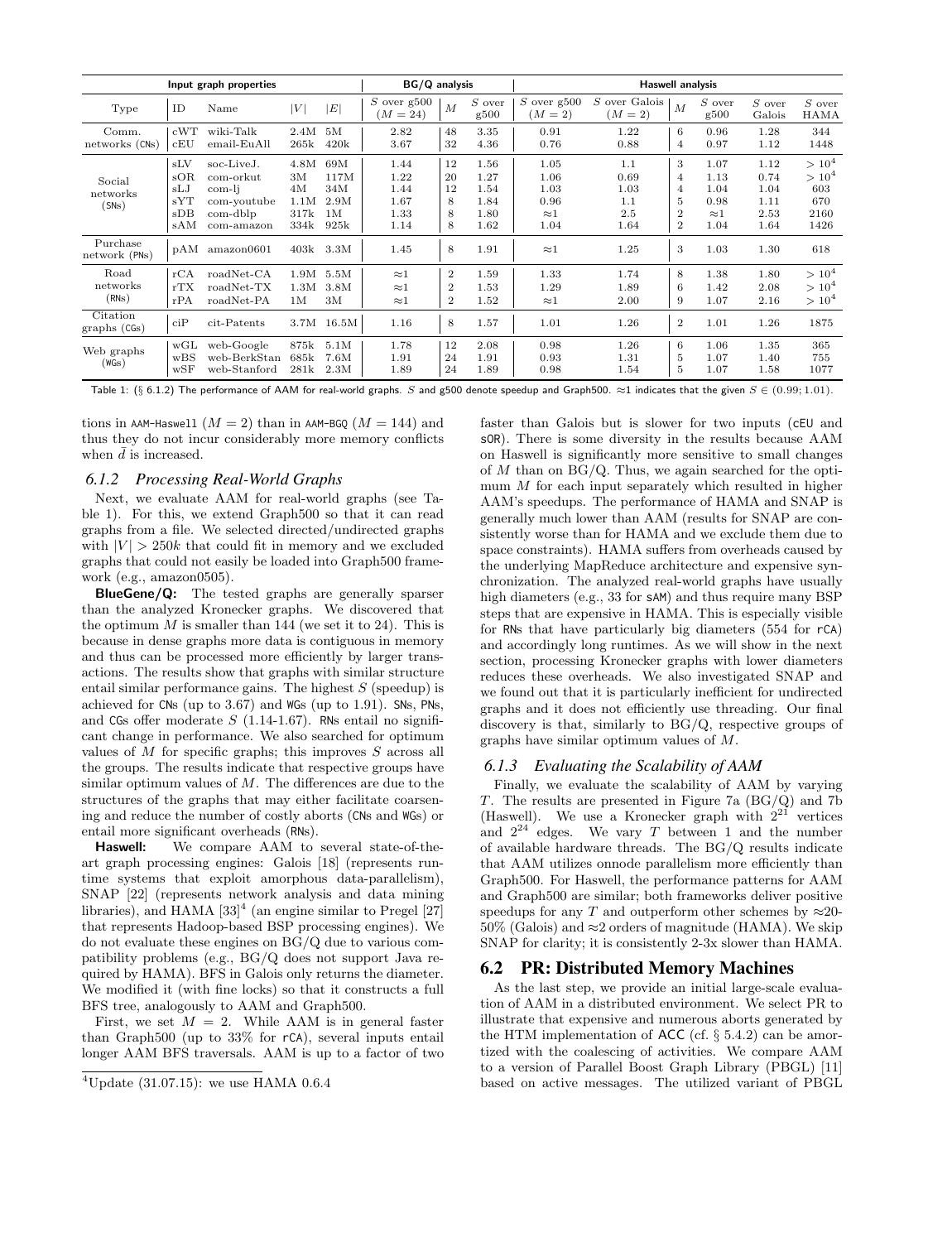

(a) Scalability of AAM; BG/Q. (b) Scalability of AAM; Haswell. (c) PageRank,  $ER=0.0005.$  (d) PageRank,  $ER=0.0005.$  (e) PageRank,  $ER=0.0005.$ Figure 7: The analysis of the performance of: BFS (when varying  $T$ ; § 6.1.3 and Figures 7a-7b) and distributed PR (§ 6.2, Figures 7c-7e).

applies various optimizations; for example it processes incoming edges to reduce the amount of synchronization and to limit the performance overheads caused by atomics. We run the benchmarks on BG/Q to enable large-scale evaluation. We use ER graphs with the probability parameter  $ER \in \{0.005, 0.0005\}$  and the number of vertices up to  $2^{23}$ . PBGL does not support threading, we thus spawn multiple processes per node and an equal number of threads in AAM; we scale T until PBGL fills in the whole memory.

The results of the analysis are presented in Figure 7. We scale N (Figure 7c), T (Figure 7d), and  $|V_i|$  (Figure 7e). In each scenario AAM outperforms PBGL  $\approx$ 3-10 times thanks to the coalescing of activities and more efficient utilization of intra-node parallelism.

# 7. RELATED WORK AND DISCUSSION

The challenges connected with the processing of graphs are presented by Lumsdaine et al. [26]. Example frameworks for parallel graph computations are Pregel [27], PBGL [11], HAMA [33], GraphLab [24], and Spark [41]. There exist several comparisons of various engines [32, 12, 25, 9]. AAM differs from these designs as it is a mechanism that can be used to implement abstractions and to accelerate processing engines. It uses HTM to reduce the amount of synchronization and thus to accelerate graph analytics.

GraphBLAS [28] is an emerging standard for expressing graph computations in terms of linear algebra operations. AAM can be used to implement the GraphBLAS abstraction and to accelerate the performance of graph analytics based on sparse linear algebra computations.

The Galois runtime [17] optimizes graph processing by coarsening fine graph updates. AAM can be integrated with Galois. In AAM, we focus on scalable techniques for implementing coarsening with HTM. First, we provide a detailed performance analysis of HTM for graph computations, a core paper contribution. Instead, Galois mostly addresses locking [18]. Second, contrary to Galois, AAM targets both shared- and distributed-memory systems. Third, our work performs a holistic extensive performance analysis of coarsening. Instead, coarsening in Galois is not evaluated on its own. We conclude that AAM's techniques and analysis can be used to accelerate the Galois runtime.

Active Messages (AM) were introduced by Eicken et al. [35]. Various AM implementations were proposed [8, 38, 39, 19, 2]. Our work enhances these designs by combining AM with HTM. We illustrate how to program AAM and we conduct an extensive analysis to show how to tune AAM's performance on state-of-the-art manycore architectures.

Transactional memory was introduced by Herlihy et al. [14]. Several implementations of HTM were introduced, but their performance was not extensively analyzed [40, 36, 7, 6]. Yoo et al. [40] present performance gains from using Haswell HTM in scientific workloads such as simulated annealing. Our analysis generalizes these findings, proposes a simple performance model, and provides a deep insight into the performance of both BG/Q and Haswell HTM for a broad range of transaction sizes and other parameters in the context of data analytics.

We envision that the potential of AAM could be further expanded by combining it with some ideas related to code analysis. For example, one could envision a simple compiler pass that pattern-matches each single-vertex transaction against the set of atomic operations to transform it if possible to accelerate graph processing. However, such an analysis is outside the scope of this paper.

Finally, AAM can be extended with algorithms for the online selection of M. Here, as our study exhaustively illustrates performance tradeoffs in the available HTM implementations, it would facilitate the runtime decisions on how to select M. For example, the runtime can prune the space of all the applicable values of HTM parameters depending on which HTM is utilized. In addition, our performance model can be further extended and combined with data mining techniques to enable effective online decisions based on graph sampling. We leave this study for future research.

## 8. CONCLUSION

Designing efficient algorithms for massively parallel and distributed graph computations is becoming one of the key challenges for the parallel programming community [18]. Graph processing is fine-grained by nature and its traditional implementations based on atomics or fine locks are error-prone and may entail significant overheads [18].

We propose Atomic Active Messages (AAM), a mechanism that reduces the amount of fine-grained synchronization in irregular graph computations. AAM is motivated by recent advances towards implementing transactional memory in hardware. AAM provides several high performance techniques for executing fine-grained graph modifications as coarse transactions, it facilitates the utilization of state-ofthe-art hardware mechanisms and resources, and it can be used to accelerate highly optimized codes such as Graph500 by more than 100%.

AAM targets highly-parallel multi- and manycore architectures and distributed-memory machines. It provides a novel classification of atomic active messages that can be used to design and program both shared- and distributedmemory graph computations. AAM enables different optimizations from both of these worlds such as coarsening intra-node transactions and coalescing inter-node activities. We illustrate how to implement AAM with HTM; however, other mechanisms such as distributed STM [21], flatcombining [13], or optimistic locking [20] could also be used.